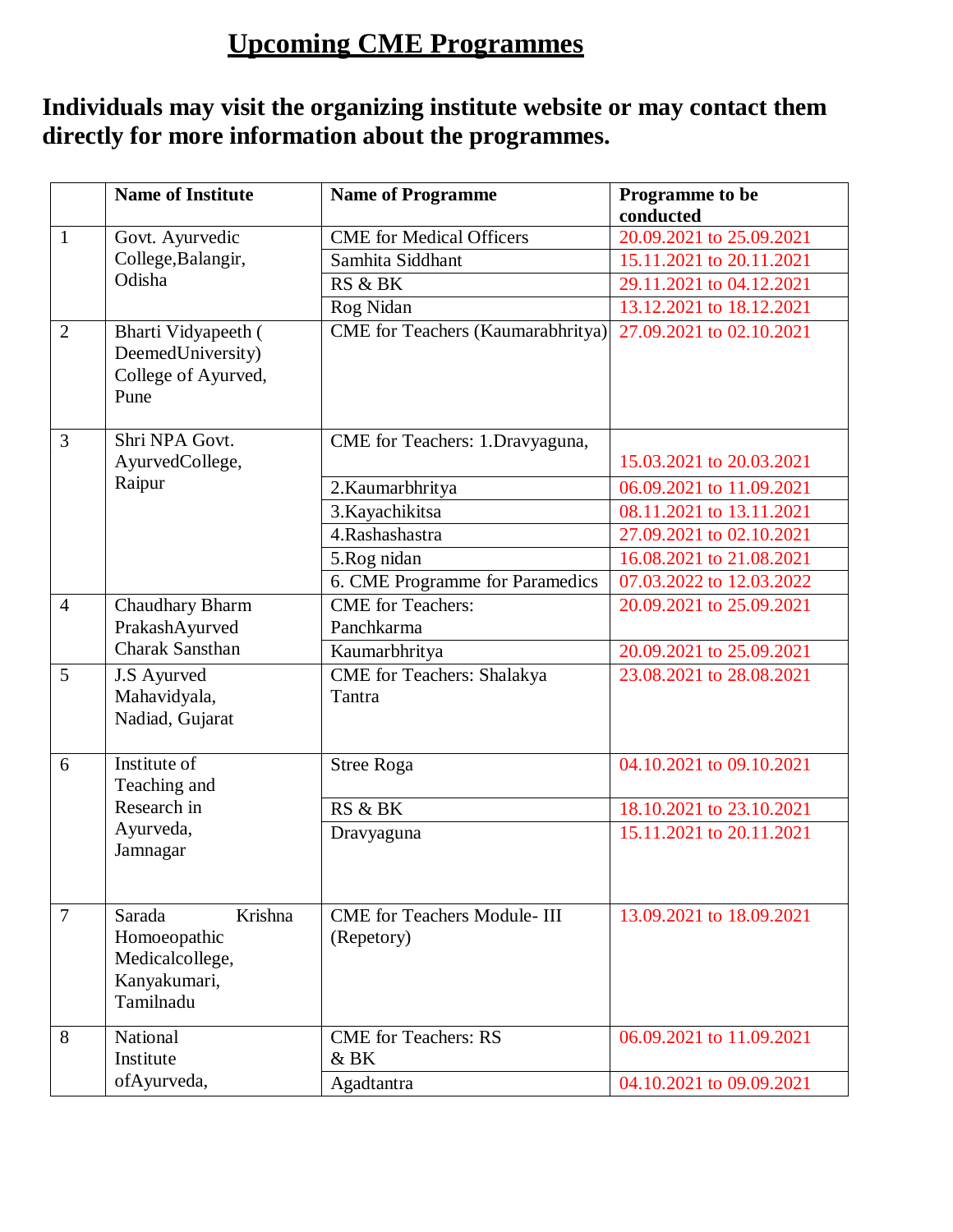|     | Jaipur                                | Rog Nidan                                          | 27.09.2021 to 02.10.2021 |
|-----|---------------------------------------|----------------------------------------------------|--------------------------|
|     |                                       | Kriya Sharir                                       | 20.09.2021 to 25.09.2021 |
|     |                                       | 2-days workshop on "Basics of                      | 24.09.2021 to 25.09.2021 |
|     |                                       | <b>Adolescent Care for AYUSH</b>                   |                          |
|     |                                       | Doctors" in Deptt. of                              |                          |
|     |                                       | Kaumarbhritya                                      |                          |
|     |                                       | Shalakya                                           | 31-08-2021 to 01-09-2021 |
|     |                                       |                                                    |                          |
|     |                                       |                                                    |                          |
|     |                                       |                                                    |                          |
|     |                                       | Kayachikitsa                                       | 13.09.2021 to 18.09.2021 |
|     |                                       |                                                    |                          |
|     |                                       |                                                    |                          |
|     |                                       | Dravyaguna                                         | 21.03.2022 to 26.03.2022 |
|     |                                       |                                                    |                          |
|     |                                       |                                                    |                          |
|     |                                       |                                                    |                          |
| 9   | PDEA College of                       | <b>CME</b> for Teachers:                           | 02.08.2021 to 08.08.2021 |
|     | Ayurved and Research                  | Shalya Tantra                                      |                          |
|     | Centre, Pune                          |                                                    |                          |
| 10  | Mahatma Gandhi Ayurved                | <b>CME</b> for Teachers:                           | 20.09.2021 to 25.09.2021 |
|     | College & Hospital,                   | Kayachikitsa                                       |                          |
|     | Wardha                                |                                                    |                          |
| 11. | All India                             | Ayurvedic Medical Officer /                        | 23.08.2021 to 28.08.2021 |
|     | Ayurvedic                             | Private Practitionersin Patna                      |                          |
|     | Congress                              |                                                    |                          |
|     |                                       | Ahmedabad                                          | 12.09.2021 to 17.09.2021 |
|     |                                       | Jalandhar                                          | 06.09.2021 to 11.09.2021 |
|     |                                       | Ayurvedic Medical Officer/Private                  | 21.03.2022 to 26.03.2022 |
|     |                                       | Practitioners                                      |                          |
|     |                                       | <b>Nashik</b>                                      |                          |
|     |                                       |                                                    |                          |
| 12. | Ahmedabad                             | <b>CME</b> for Teachers: Meteria<br>Medica Module3 | 04.10.2021 to 09.10.2021 |
|     | Homeopathic<br><b>Medical College</b> |                                                    |                          |
|     | Gujarat                               |                                                    |                          |
| 13. | Govt. Ayurved                         | <b>CME</b> for Teachers:                           | 03.01.2022 to 08.01.2022 |
|     | College, Vadodra                      | RS & BK                                            |                          |
| 14. | Ayurveda Seva                         | Samhita Siddhanta                                  | 20.09.2021 to 25.09.2021 |
|     | Sangh                                 |                                                    |                          |
|     | Mahavidyalaya,                        | Shalya Tantra                                      | 06.12.2021 to 11.12.2021 |
|     | <b>Nashik</b>                         |                                                    |                          |
|     |                                       | <b>CME</b> for Teachers                            | 13.12.2021 to 18.12.2021 |
|     |                                       | Rachna Sharir                                      |                          |
| 15. | J.B.Roy State                         | <b>CME</b> for Teachers:                           | 25.10.2021 to 30.10.2021 |
|     | Ayurvedic Medical                     | Kayachikitsa                                       |                          |
|     | College & Hospital                    |                                                    |                          |
| 16. | Sumatbhai Shah                        | <b>CME</b> for Teachers: Shalakya                  | 20.09.2021 to 25.09.2021 |
|     | Ayurved                               | Tantra                                             |                          |
|     | Mahavidyalaya,                        |                                                    |                          |
|     | Hadapsar, Pune                        |                                                    |                          |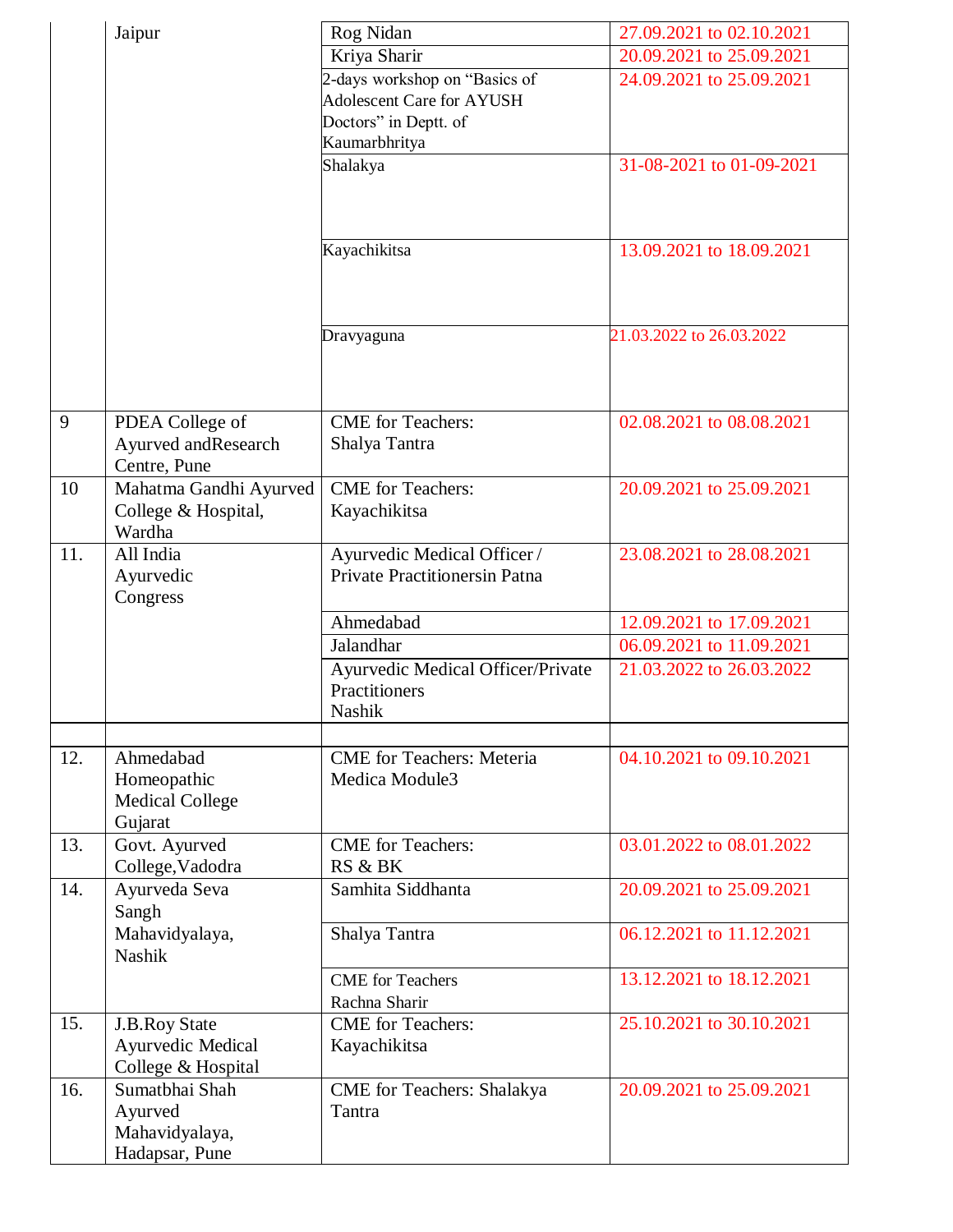| 17. | M.P.K Homeopathic<br>MedicalCollege,<br>Hospital & Research<br>Centre, Jaipur. | CME programme on research<br>Methodology.                                                                                                              | 18.10.2021 to 23.10.2021 |
|-----|--------------------------------------------------------------------------------|--------------------------------------------------------------------------------------------------------------------------------------------------------|--------------------------|
| 18. | The Calcutta Homeopathic<br>Medical College &<br>Hospital, Kolkatta.           | <b>CME</b> for Teachers: 1.Practice<br>of Medicine                                                                                                     | 20.09.2021 to 25.09.2021 |
|     |                                                                                | 2. Repertory Module-I                                                                                                                                  | 27.09.2021 to 02.10.2021 |
|     |                                                                                | 3. Repertory Module-II                                                                                                                                 | 21.02.2022 to 26.02.2022 |
| 19. | National Institute of<br>Siddha, Chennai                                       | <b>CME</b> for Maruthuvam                                                                                                                              | 06.09.2021 to 11.09.2021 |
|     |                                                                                | Gunapadam                                                                                                                                              | 20.09.2021 to 25.09.2021 |
| 20  | Govt. Ayurved College &<br>Hospital,<br>S. S. V. V., Jagatganj,<br>Varanasi    | CME for Doctors:- 1.<br>Panchakarma                                                                                                                    | 22.11.2021 to 27.11.2021 |
| 21  | SRM State Ayurvedic<br>College &<br>Hospital, Bans Mandi,<br>Bareilly, UP      | <b>CME</b> for Medical Officers<br>Ayurveda (Module - I&II)                                                                                            | 06.12.2021 to 11.12.2021 |
| 22  | Kavalyadhama SMYM<br>Samiti, lonavla<br>(Maharashtra)                          | <b>CME Programme for AYUSH Doctors</b>                                                                                                                 | 08.11.2021 to 13.12.2021 |
| 23  | Deoband Unani Medical<br>College, Saharanpur, Uttar<br>Pradesh                 | <b>CME</b> for teachers:- Moalijat                                                                                                                     | 04.10.2021 to 09.10.2021 |
| 24  | Shri B.M. Kankanwadi<br>AyurvedaMahavidyalaya                                  | 03 Days CME for AYUSH<br>Administrator/Head of Department<br>(Training in Development &<br>Utilization of Information<br>Technology in<br><b>AYUSH</b> | 25.10.2021 to 27.10.2021 |
|     |                                                                                | Training of Trainers level - 1                                                                                                                         | 06.12.2021 to 11.12.2021 |
| 25  | The Tamil Nadu Dr.<br>M.G.R MedicalUniversity<br>Tamil Nadu                    | CME for siddha doctors                                                                                                                                 | 25.10.2021 to 30.10.2021 |
| 26  | Rajiv Gandhi PG Institute<br>of Ayurveda, Paprola,<br>Himchal Pradesh.         | <b>CME</b> for Teachers<br>Kayachikitsa                                                                                                                | 25.04.2022 to 30.04.2022 |
|     |                                                                                | Kaumarbhritya                                                                                                                                          | 02.05.2022 to 07.05.2022 |
| 27  | Govt. Ayurved College<br>Bilaspur                                              | <b>Ayurved Medical Officer</b>                                                                                                                         | 09.03.2022 to 14.03.2022 |
| 28  | All India Institute of<br>Ayurveda, Sarita Vihar,<br>New Dehli                 | <b>CME</b> for integral Oncology                                                                                                                       | 06.12.2021 to 11.12.2021 |
|     |                                                                                | <b>CME</b> for Teachers on RS&BK                                                                                                                       | 07.03.2022 to 12.03.2022 |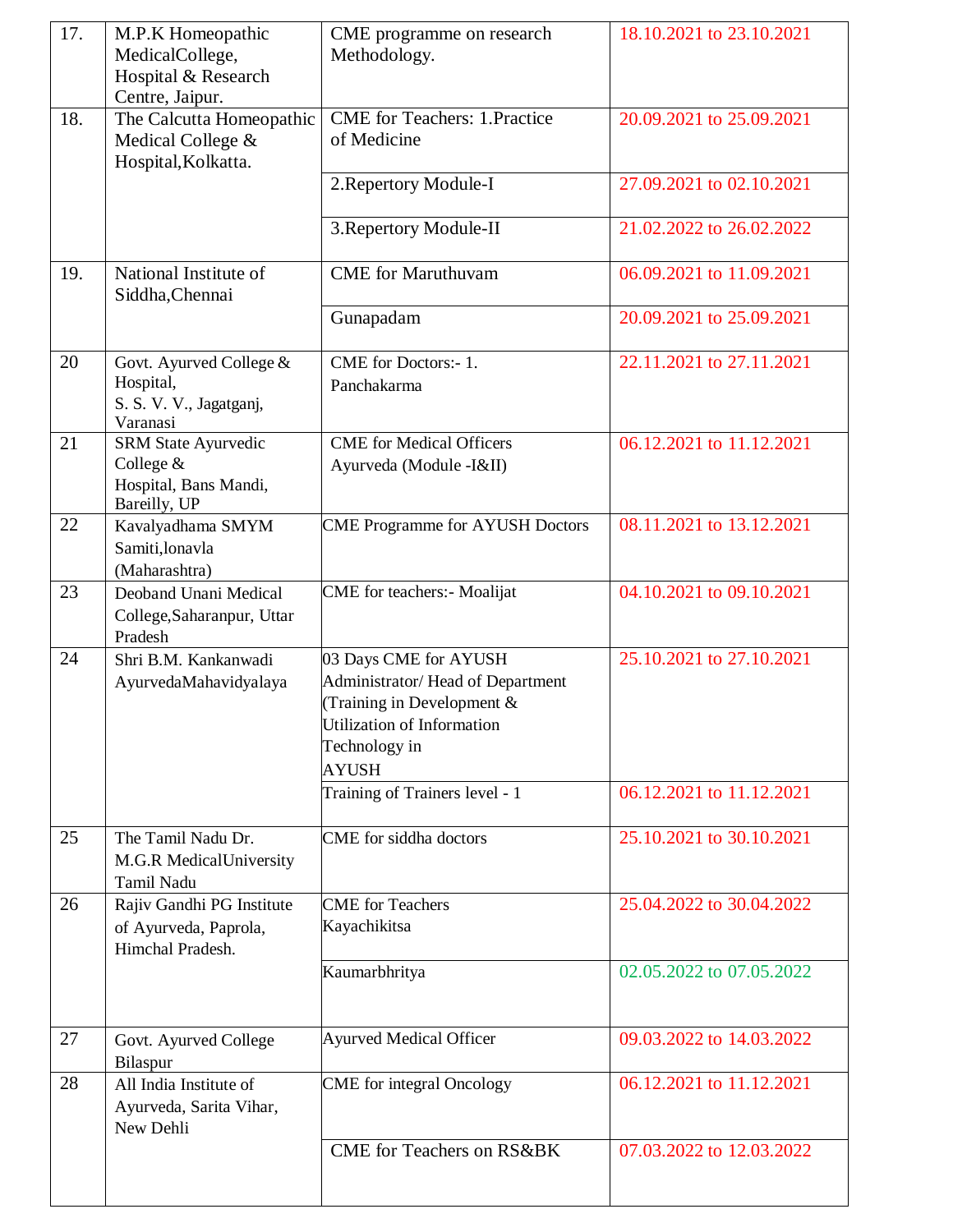|     |                                                                                       | CME for Teachers on Kriya Sharir                                                                                                                                                                                                             | 09.05.2022 to 14.05.2022                                                                                                                 |
|-----|---------------------------------------------------------------------------------------|----------------------------------------------------------------------------------------------------------------------------------------------------------------------------------------------------------------------------------------------|------------------------------------------------------------------------------------------------------------------------------------------|
| 29  | Bhartiya Sanskriti<br>Darshan Trust's Ayurved<br>Mahavidyalaya                        | <b>CME</b> on Panchkarma in Cancer                                                                                                                                                                                                           | 17.01.2022 to 22.01.2022                                                                                                                 |
| 30  | Amrita School of Ayurveda                                                             | <b>CME</b> in Panchkarma                                                                                                                                                                                                                     | 07.03.2022 to 13.03.2022                                                                                                                 |
| 31  | Shantigiri Siddha Medical<br>Colllege                                                 | <b>CME</b> on Varmam                                                                                                                                                                                                                         | 13.12.2021 to 18.12.2021                                                                                                                 |
| 32  | Govt. Ayurvedic<br>College &<br>Hospital,<br>Guwahati                                 | <b>CME</b> for Medical Officer                                                                                                                                                                                                               | 03.01.2022 to 08.01.2022                                                                                                                 |
| 33  | Vaidyaratnam P.S. Varrier<br>Ayurved College, kottakal                                | <b>CME</b> for Teachers on Panchkarma                                                                                                                                                                                                        | 03.01.2022 to 08.01.2022                                                                                                                 |
| 34  | Vishwa Ayurved Parishad,<br>U.P                                                       | <b>CME</b> for AYUSH Medical Practitioners                                                                                                                                                                                                   | 29.01.2022 to 30.01.2022<br>12.03.2022 to 13.03.2022                                                                                     |
| 35  | Govt. Ayurved College and<br>Hospital, Varanasi, U.P                                  | <b>CME</b> for AYUSH Medical practitioners<br>(Covid-19 and its management)                                                                                                                                                                  | 29.01.2022 to 30.01.2022                                                                                                                 |
| 36  | Baroda Homoeopathic<br>Medical College,                                               | Homoeopathic Materia Medica                                                                                                                                                                                                                  | April 2022                                                                                                                               |
| 37  | Faculty of Unani Medicine<br>Aligarh Muslim<br>University UP                          | <b>CME Program for Private Practitioners</b><br><b>CME Program for Private Practitioners</b><br><b>CME Program for Private Practitioners</b><br><b>CME</b> for Teachers:<br>Tahaffuzi waSamaji Tib<br><b>CME Program for Mahiyatul Amraz</b> | 04.03.2022 to 05.03.2022<br>07.03.2022 to 08.03.2022<br>09.03.2022 to 10.03.2022<br>21.03.2022 to 26.03.2022<br>23.05.2022 to 28.05.2022 |
| 38  | National Institute of<br>Naturopathy                                                  | CME on recent trends in yoga and<br>Naturopathy<br><b>CME</b> in Naturopathy                                                                                                                                                                 | 07.03.2022 to 12.03.2022<br>29.11.2021 to 04.12.2021                                                                                     |
| 39  | Molecular<br>Hyderabad,<br>Telangana<br>500007                                        | CSIR-Center for Cellular & 6-days training programme in current<br>Biology, trends in R&D, modern scientific<br>advances & technology for scientific<br>understanding and promotion of AYUSH<br>systems                                      | 27.06.2022 to 02.07.2022                                                                                                                 |
| 40  | <b>CSIR-North East Institute of</b><br>Science & Technology,<br>Jorhat, Assam-785006. | 6-days training programme in current<br>trends in R&D, modern scientific<br>advances & technology for scientific<br>understanding and promotion of AYUSH<br>systems                                                                          | 28.03.2022-02.04.2022                                                                                                                    |
| 41. | State Unani Medical College<br>& Hospital, Prayagraj                                  | CME programme for unani Teachers in<br>the Department of Moalajat                                                                                                                                                                            | 09.05.2022 to 14.05.2022                                                                                                                 |
|     |                                                                                       | CME programme for unani Teachers in<br>the Department of Ilmul-Saidla                                                                                                                                                                        | 16.05.2022 to 21.05.2022                                                                                                                 |
|     |                                                                                       | CME programme for unani Teachers in<br>the Department of Amraz-e-jild wa<br>Taziniyat                                                                                                                                                        | 23.05.2022 to 28.5.2022                                                                                                                  |
| 42. | D.Y. Patil College of<br>Ayurved & Research Centre,<br>Pimpri, Pune                   | CME for Teachers on Kayachikitsa                                                                                                                                                                                                             | 20.06.2022 to 25.06.2022                                                                                                                 |